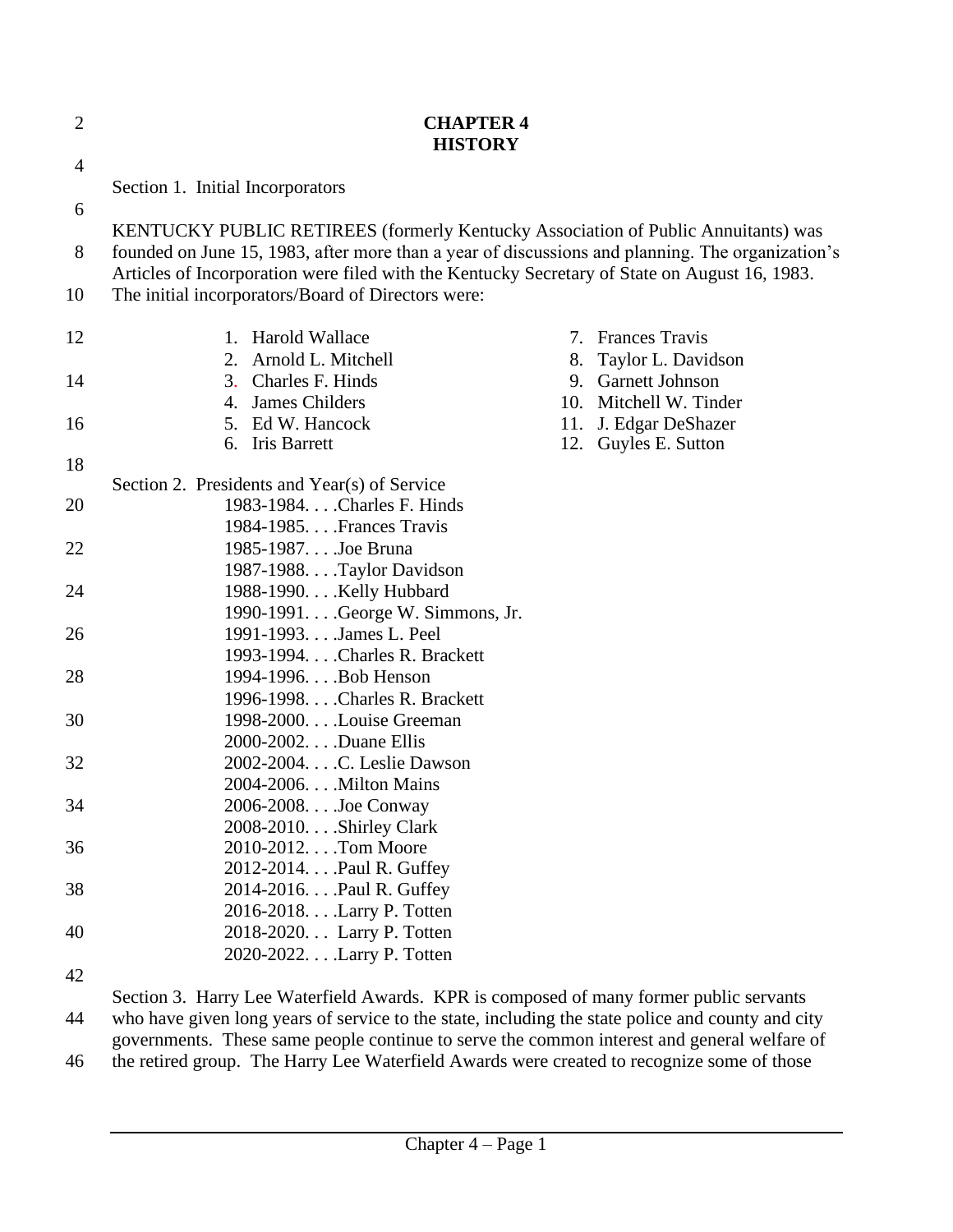who have provided exemplary service and achievement and who have demonstrated love and 48 service to their fellow man in a humanitarian effort.

| 50 | A. Creation of Awards. When approached by General Taylor Davidson, a then-member of<br>KPR, Harry Lee Waterfield, Jr., agreed to sponsor awards to be presented annually in   |
|----|-------------------------------------------------------------------------------------------------------------------------------------------------------------------------------|
| 52 | honor and memory of his distinguished father, the Honorable Harry Lee Waterfield, who<br>served the people of Kentucky in many capacities, including the office of Lieutenant |
| 54 | Governor, and who was the founder of the Investors Heritage Insurance Co. Since 1991,<br>the KPR State Board has authorized the selection and recognition of KPR members each |
| 56 | year to receive these two awards:                                                                                                                                             |
| 58 | The Harry Lee Waterfield Achievement Award-- presented to a KPR member who<br>has demonstrated outstanding leadership to KPR                                                  |
| 60 | The Harry Lee Waterfield Humanitarian Award--presented to a KPR member who<br>$-$<br>has demonstrated special assistance to the welfare of others, particularly to KPR        |
| 62 | members                                                                                                                                                                       |
| 64 | B. Selection of recipients and Presentation of Awards. The KPR Foundation Awards<br>Committee is responsible for the selection of honorees and the presentation event at the  |
| 66 | Annual Meeting. Each year the membership is given an opportunity to nominate KPR<br>members who have demonstrated unusual leadership or service that sets them apart as       |
| 68 | reaching high levels of achievement or humanitarian service.                                                                                                                  |

70 C. Recipients of Harry Lee Waterfield Awards

| 72 | <b>YEAR</b> | <b>ACHIEVEMENT</b>                                      | <b>HUMANITARIAN</b>     |
|----|-------------|---------------------------------------------------------|-------------------------|
|    |             |                                                         |                         |
| 74 |             | <b>Frances Travis</b>                                   |                         |
|    |             |                                                         |                         |
| 76 |             |                                                         |                         |
|    |             |                                                         |                         |
| 78 |             | 1995. James and Ann Peel. James A. Moore (posthumously) |                         |
|    |             |                                                         |                         |
| 80 |             |                                                         |                         |
|    |             | 1998. Gene DrakeThe Honorable Fred Bradley              |                         |
| 82 |             |                                                         | <b>KY State Senator</b> |
|    |             |                                                         |                         |
| 84 |             | 2000. General Taylor DavidsonFred Miller                |                         |
|    |             | 2001. Dr. David CosbyDana Rich                          |                         |
| 86 |             | 2002. The Honorable Marshall LongDavid Y. Taylor        |                         |
|    |             | KY State Representative and Senator                     |                         |
| 88 |             | The Honorable Gippy Graham                              |                         |
|    |             | KY State Representative                                 |                         |
| 90 |             |                                                         |                         |
|    |             | <b>Bill Spillman</b>                                    |                         |
| 92 |             |                                                         |                         |
|    |             | Norma Collier                                           |                         |
|    |             |                                                         |                         |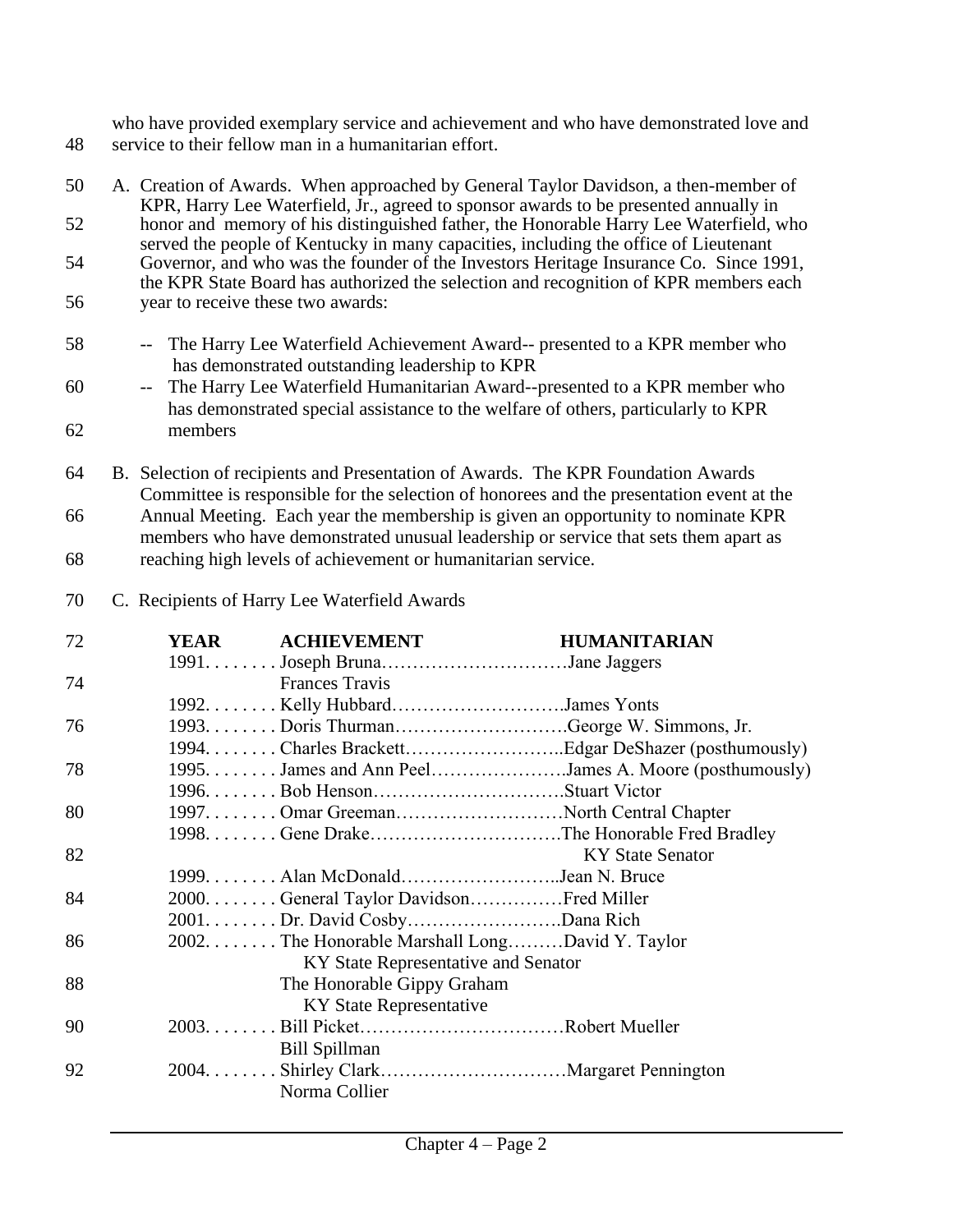| 94  |                                        |  |
|-----|----------------------------------------|--|
|     |                                        |  |
| 96  | 2007. Martha BradfordDuane Ellis       |  |
|     | 2008. J. David CorumLewis Jean         |  |
| 98  |                                        |  |
|     |                                        |  |
| 100 |                                        |  |
|     |                                        |  |
| 102 | 2013Betty HawkinsClaude Tiller         |  |
|     |                                        |  |
| 104 |                                        |  |
|     | 2016Martha ParrishNancy Fox            |  |
| 106 |                                        |  |
|     | 2018Larry TottenSarah (Missy) McCray   |  |
| 108 | 2019Lexie SouthworthCathy Kunkel-Mains |  |
|     | 2020No Annual Meeting                  |  |
| 110 | 2021No Annual Meeting                  |  |

## 112 **HISTORY of KENTUCKY PUBLIC RETIREES**

- 114 Kentucky Public Retirees was first organized and incorporated as the Kentucky Association of Public Annuitants (KAPA) on August 16, 1983, with two chapters - Frankfort and Louisville.
- 116 Members of the initial Board of Directors were Harold Wallace, Arnold Mitchell, Charles Hinds, James Childers, Ed Hancock, Iris Barrett, Frances Travis, Taylor Davidson, Garnett Johnson,
- 118 Mitchell Tinder, Ed Deshazer, and Guyles Sutton. KAPA originally had a constitution but this was repealed, as the law did not require one.
- 120

Charles Hinds was the first President of KAPA. Dues were \$5 a year. In 1986, a newsletter, 122 *KAPA COMMENTS*, was launched with Joe Bruna as the Editor. In 1988, the name of the newsletter was changed to *THE KAPA KERNEL*. In 1987,

124

KAPA completed its third annual meeting with its two chapters and it was at this meeting that 126 the Legislative program was formulated.

- 128 The major fear in these early years was that our retirement benefits might be taxed since federal and private industry pensions were taxed by the state. This did not happen as federal retirees
- 130 were exempted in the 1990 General Assembly. Also, in that Session, a 4.5% raise for state retirees with an additional \$2.50/month for each year prior to 1982 a state employee had been
- 132 retired was passed due to KAPA lobbying efforts.

134 The year 1991 brought several changes. A major revision of KAPA's Bylaws was written by Jim and Ann Peel which was adopted at the annual meeting that year. Membership climbed to

136 474 members at the beginning of the year. The Waterfield Awards were also instituted.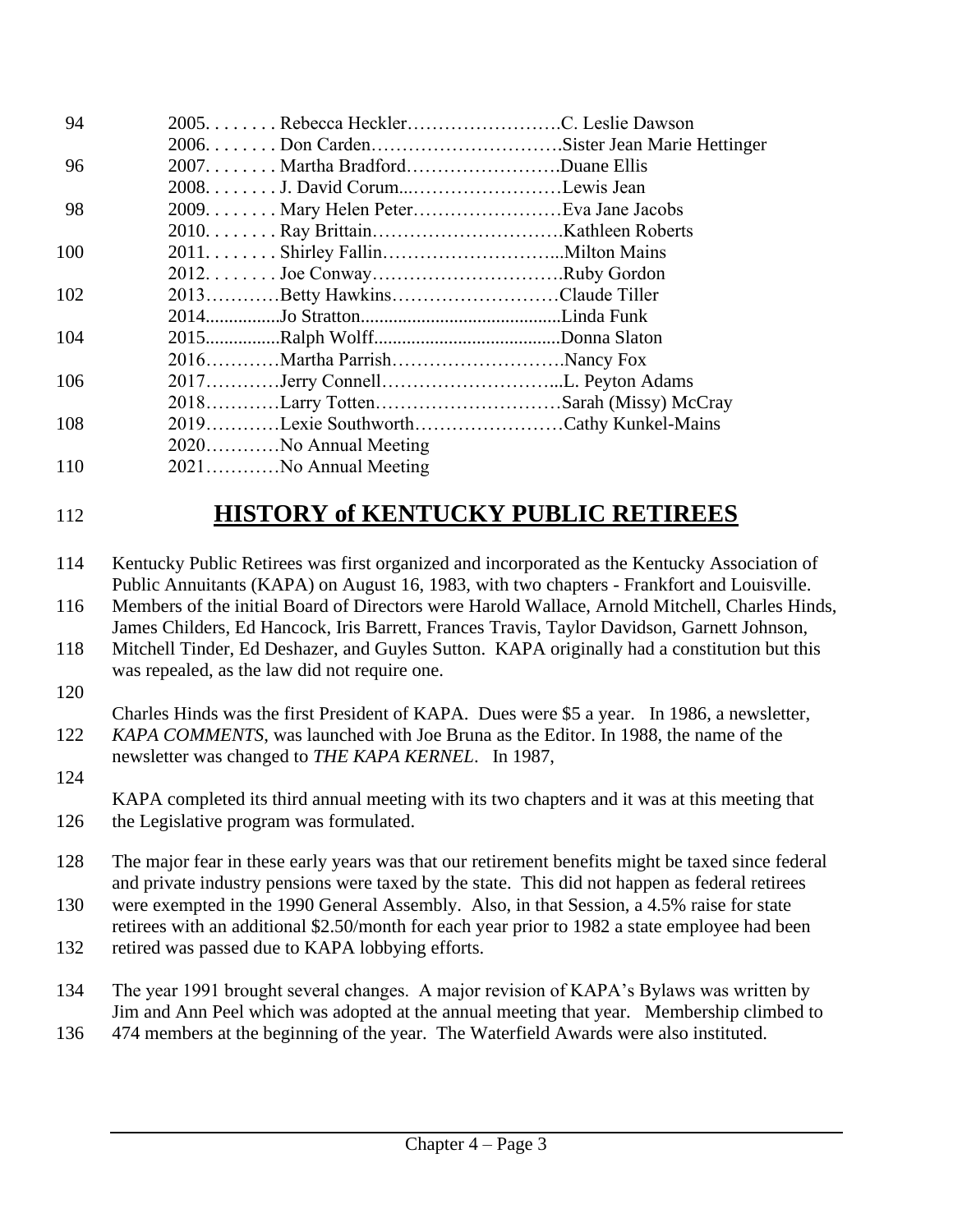- 138 During a board meeting in April,1992, the Kentucky Association of Public Annuitants changed its name to Kentucky Public Retirees (KPR). Lincoln Trail in Elizabethtown became KPR's first
- 140 new Chapter. Dues were raised to \$10 a year.
- 142 From 1994 through 1996, the Pennyrile Chapter in Madisonville, the Barren River Chapter in Bowling Green, the Northern Kentucky Chapter in Fort Mitchell, and the Bluegrass East Chapter
- 144 in Lexington were organized. The Louisville Chapter was renamed the North Central Chapter. Other changes made during this time permitted the membership to vote by mail on changes in the
- 146 Bylaws, extended the term of President to two years, and allowed for the hiring of a contractor to perform the administrative procedures. By the end of 1996, KPR's membership was 2,307. 148
- There was only one goal for the 1996 session of the General Assembly an annual cost-of-living 150 adjustment which would increase retiree benefits by the lesser of 5% or the annual average
- increase in inflation. Our telephone tree was activated statewide, inundating legislators with
- 152 requests to vote for our bill. So many members attended committee meetings that they had to be moved to accommodate our numbers. The bill passed and we continued to get COLAs until they
- 154 were essentially ended during the 2013 General Assembly with SB 2.
- 156 During 1997-98, the Purchase Chapter in Paducah was organized. The Falls City Chapter in Louisville was organized by retired police and firefighters. This Chapter was later merged with
- 158 the North Central Chapter. A Policy and Procedures Manual was developed for use by KPR State and Chapter officers. For all retirees, the death benefit paid by the retirement system was
- 160 changed from \$2,500 to \$5,000.
- 162 In 1999, the Barren River Chapter became inactive. Happily, the Barren River Chapter was reestablished in 2011, and has become one of our most active chapters in membership growth.
- 164

KPR entered the internet age with the development of its own website. In 2000, an arrangement 166 was established with the Personnel Cabinet providing KPR with quarterly lists of recent state retirees, which we still receive today. Dues were raised to \$15 annually effective in 2001.

168

In 2003 the Green River Chapter in Owensboro was established. In 2006, the FIVCO Chapter in 170 Ashland was established after a rally held in Frankfort drew interest from a community group attending the rally. With Jefferson County having so many eligible retirees, it was felt that

- 172 another Chapter was warranted and the Jefferson Regional Chapter was established in 2008.
- 174 After trying for many, many years, we were able to get Chapters established in the eastern part of the state. The first, the Covered Bridge Chapter, was established in Flemingsburg in 2009; the
- 176 Cumberland Valley Chapter was established in 2012; Kentucky River Chapter in 2014; and, with the Big Sandy Chapter in 2016, KPR now has sixteen chapters covering the entire state. 178
- In anticipation of legislative action during the 2016 General Assembly, KPR sponsored a "Save 180 Our Pensions" Rally following the Governor's State of the Commonwealth Address. Speakers included the Governor, members of the Public Pension Oversight Board, and other supporters.
- 182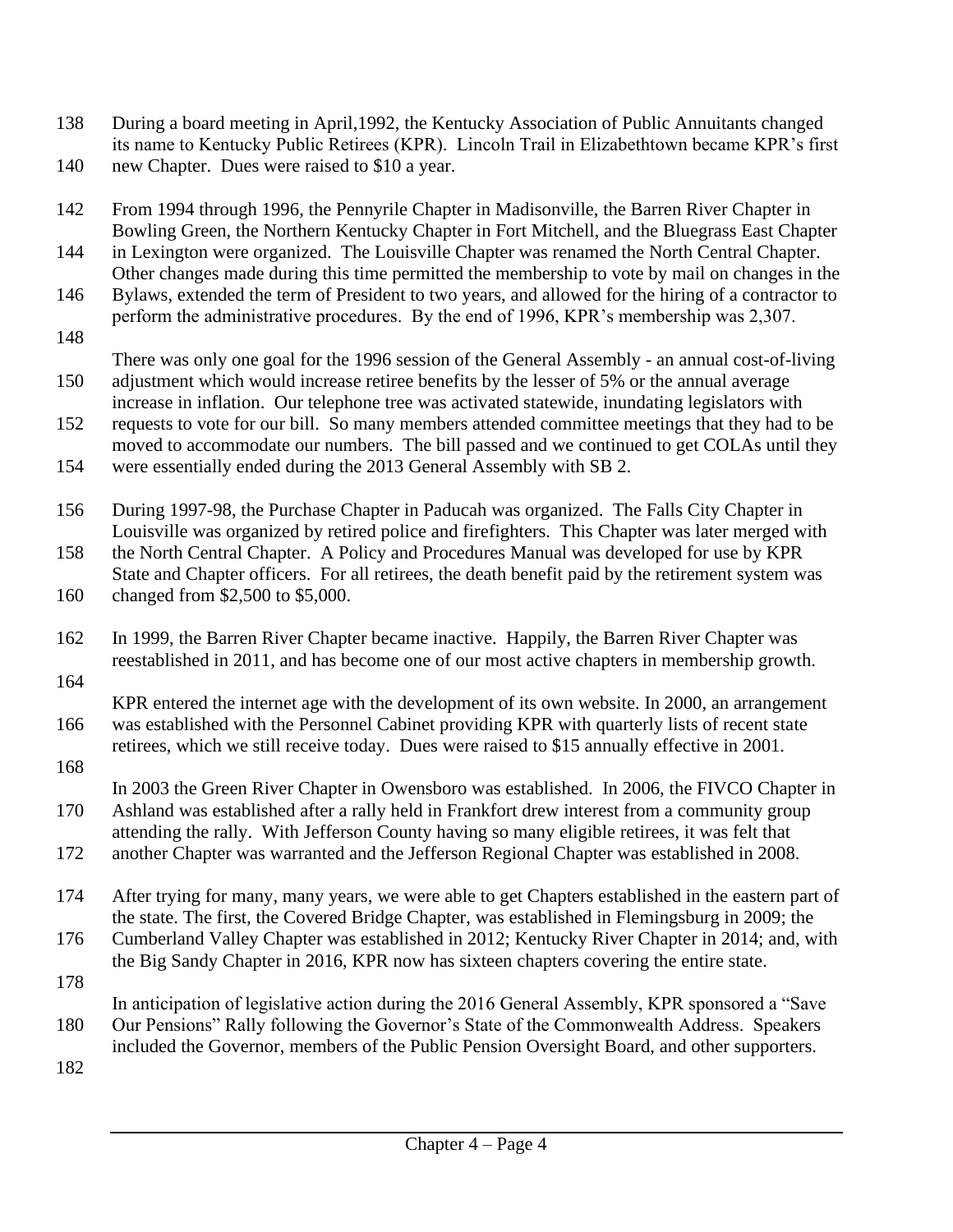188 letter was sent out to all KPR members asking for a donation to the fund. Within four weeks, the donations had totaled over \$27,000. 190 In the budget for fiscal years 2015 and 2016, for the first time in many years, the Governor and 192 General Assembly appropriated full funding for the KERS and SPRS pension plans. During the next two years, additional money was appropriated in conjunction with full ARC payments. 194 During the 2017 General Assembly, working with Representative Derrick Graham as the 196 primary sponsor, KPR finally achieved a legislative goal of changing the way vacancies in an elected Trustee position on the KRS Board was filled, by having only the remaining elected 198 members vote to select a replacement for the position. 200 KPR focuses its efforts on protecting public retiree benefits. Of most concern is the growing unfunded liabilities in all of the KRS plans. Over a period of 22 years, Governors and 202 Legislators failed to appropriate sufficient funding for the KERS and SPRS pensions during 14 of those years. Exacerbating this underfunding were two recessions, wildly varying investment 204 returns, unfunded benefit enhancements, employer funding methodology, and other administrative issues. As of June 30, 2020, the KERS-NH pension system had a funded ratio of 206 only 14.2%, in contrast with a funded ratio of 139.5% as of June 30, 2000. 208 The budget for fiscal years 2021 and 2022 continued this mandatory funding. Also in fiscal 2022, the employer funding methodology will change to "normal cost" plus a portion of each 210 employers' unfunded liability instead of "percent of payroll." This applies to only KERS nonhazardous employees. 212 In both the 2008 and 2013 General Assemblies, major legislation was passed attempting to deal 214 with the ever-increasing unfunded liabilities by primarily reforming future pension benefits. Neither of these bills met this goal and yet another major reform was passed in the 2018 Session, 216 but was declared unconstitutional by the State Supreme Court. Also in 2018, in legislation accompanying the budget bill, the pension income exclusion was reduced from \$41,110 to 218 \$31,110 as part of an overall effort to increase state revenue. 220 Over the past several years, KPR has expanded its presence in all activities of the Kentucky Public Pensions Authority, KRS Board, CERS Board, and Legislative activities that deal with 222 public pensions. At the Capitol, we attend all meetings of the Public Pension Oversight Board and the particular Legislative Committee meetings that deal with pensions. We attend all 224 Committee and Board meetings of the pension system and its governing Boards. To help in

In September 2016, Bylaw changes created the KPR Advocacy and Defense Fund. This fund 184 would be used to pay attorneys to defend any changes made in the Inviolable Contract (the core

protection to the defined benefit pensions) but could also be used for advocacy needs. With the

186 release of the PFM Group report and its draconian reform proposals in mid-2017, as well as talk from the Governor and Legislators about additional pension reform during the 2018 Session, a

- communicating with our members, we created a Facebook page in 2015 and also revamped the 226 original statewide alert system with periodic News Bulletins covering important issues. The
- KPR web site has been enhanced through the years adding news, the Policies and Procedures
- 228 Manual, photos, copies of *The Kernel*, as well as the ability for current and new members to pay